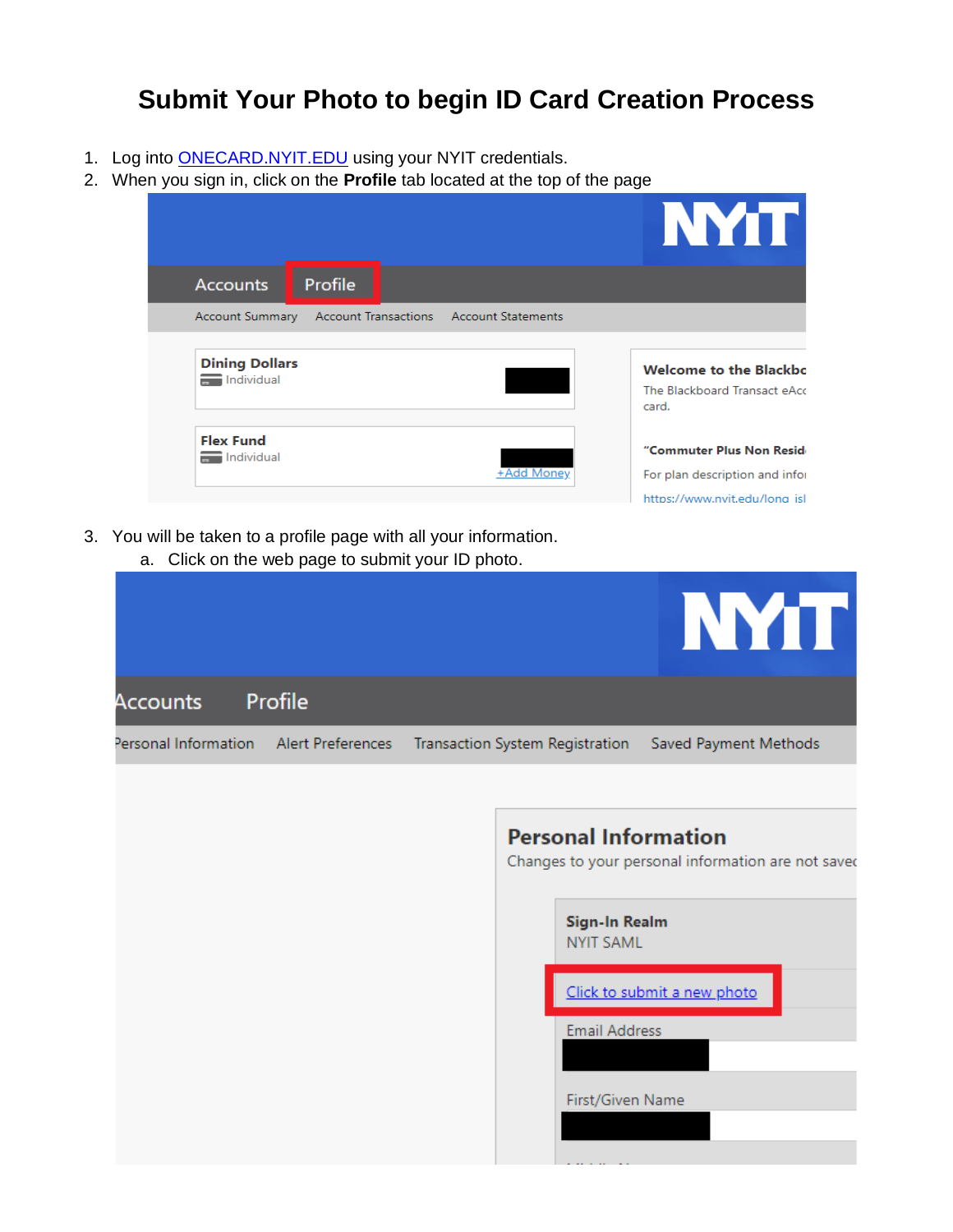4. Accept the terms and conditions agreement then you would be taken to the upload ID page

Take or upload your ID photo.



- 
- 5. When you are on the page, Click the **cloud upload** icon
	- a. open local folder, to select a photo file
	- b. drag a photo file to the **cloud upload** icon for upload
	- c. Another option is to snap a photo when a camera is available for the Browser device.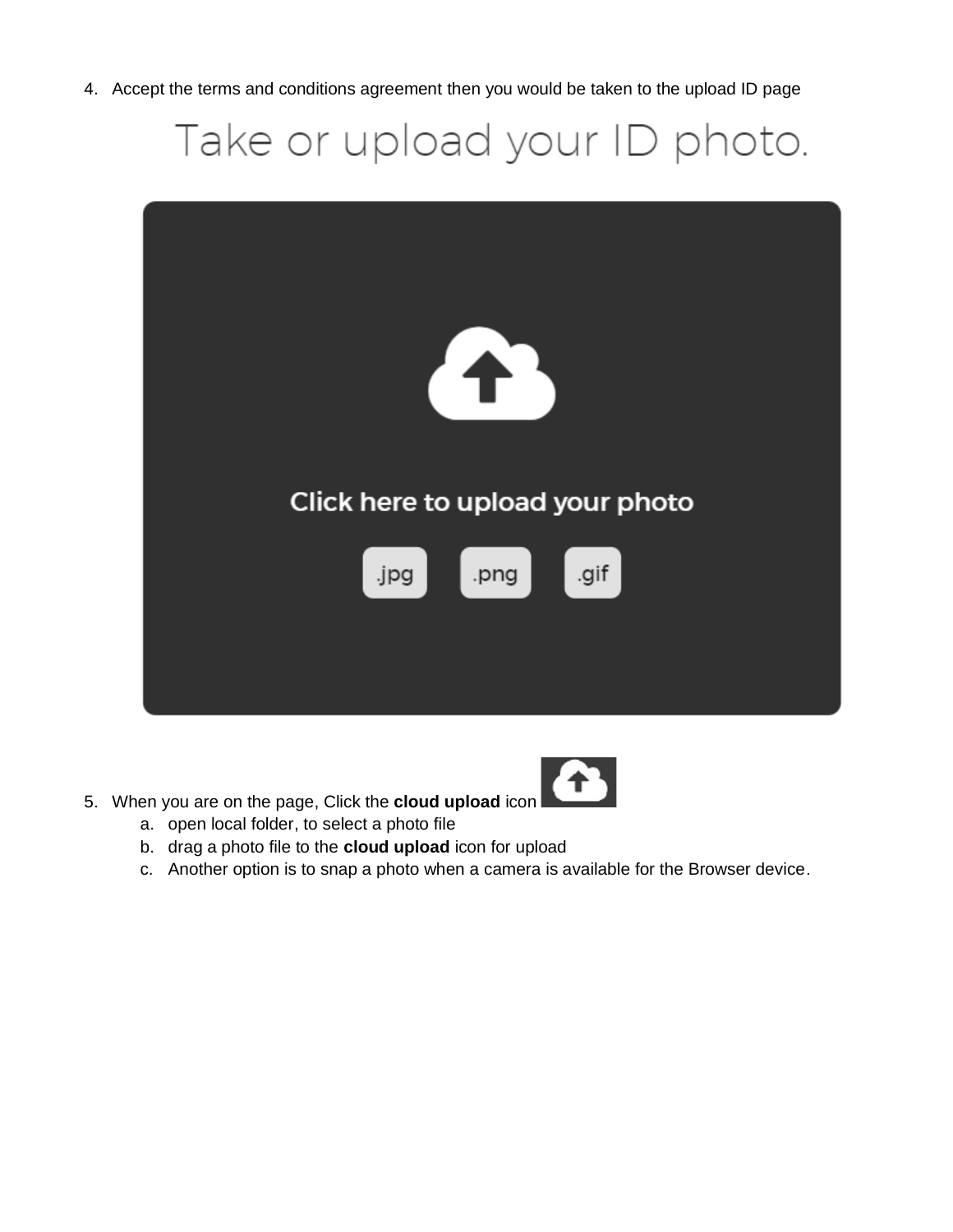# We're processing your photo now.



We're making sure your photo is rotated correctly.

- 6. A preview of the uploaded photo will display.
	- a. The photo will be processed and adjust it accordingly
	- b. Optionally, if available, crop the photo and adjust center
	- c. When you're satisfied with the image preview, click Submit & Sign Out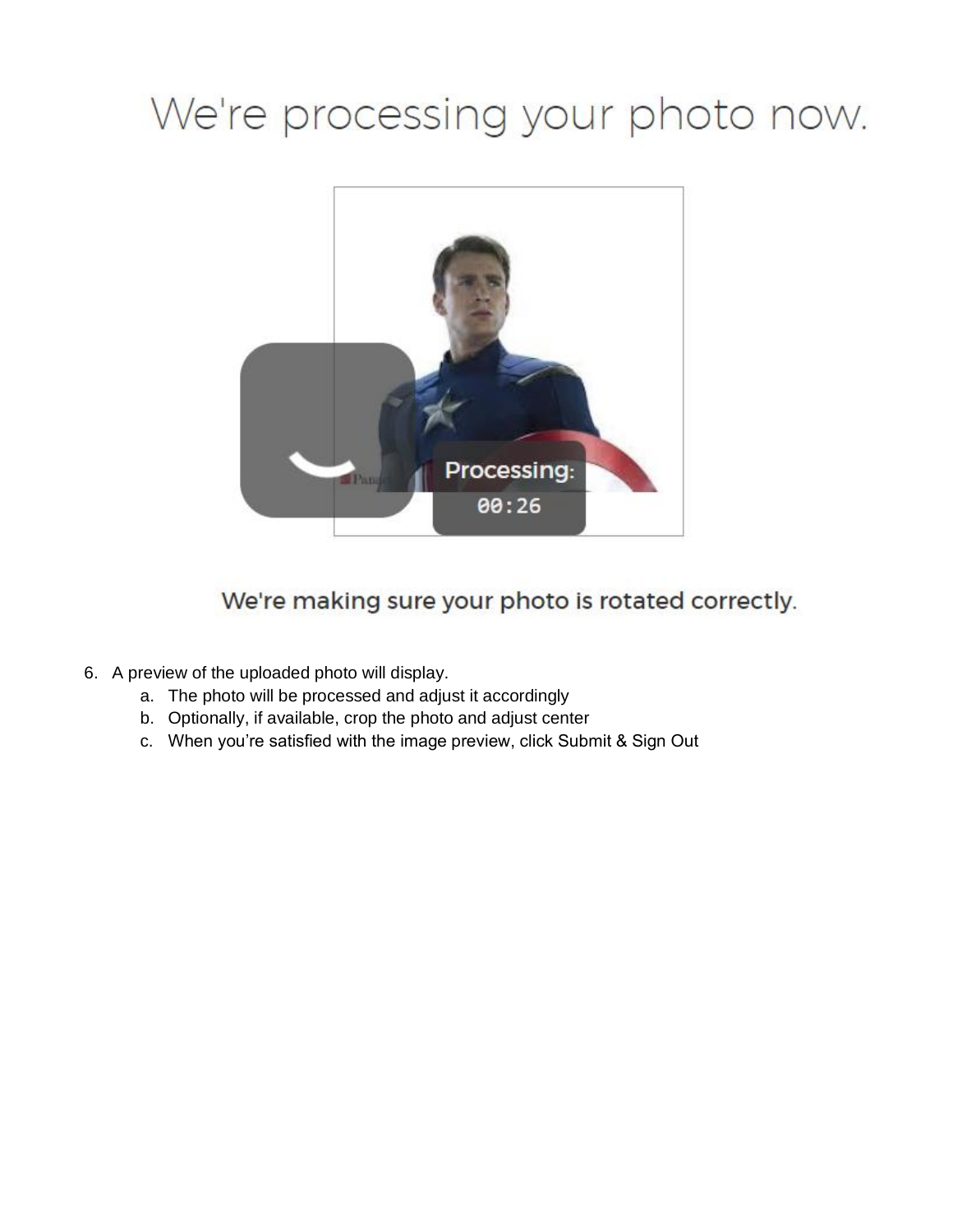

A staff member needs to review this photo to make sure it will work well for an ID card.

Please double check the photo requirements before submitting this photo.



**SUBMIT & SICN OUT** 

- 7. Next you will be asked to upload supporting documentation to confirm your picture identity.
	- a. Just like before click to upload your photo
	- b. Please upload a copy of your entire driver's license or the informational page of your passport. (not to worry, the supporting document will be deleted after confirmation)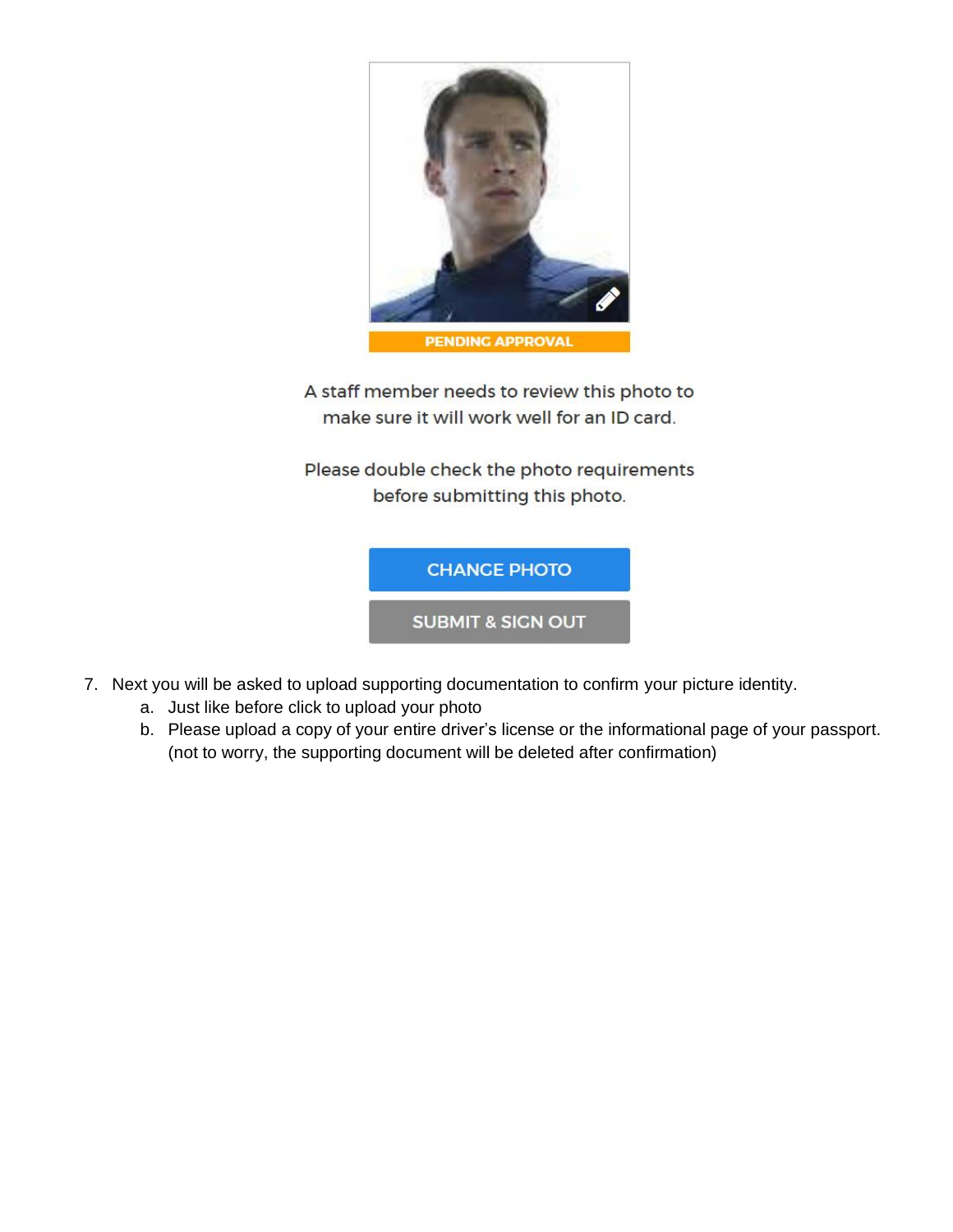

### **Upload Supporting Document**



- 8. After submitting the document, you will see a preview of your picture ID and supporting document.
	- a. Click on submit and sign out tab for final review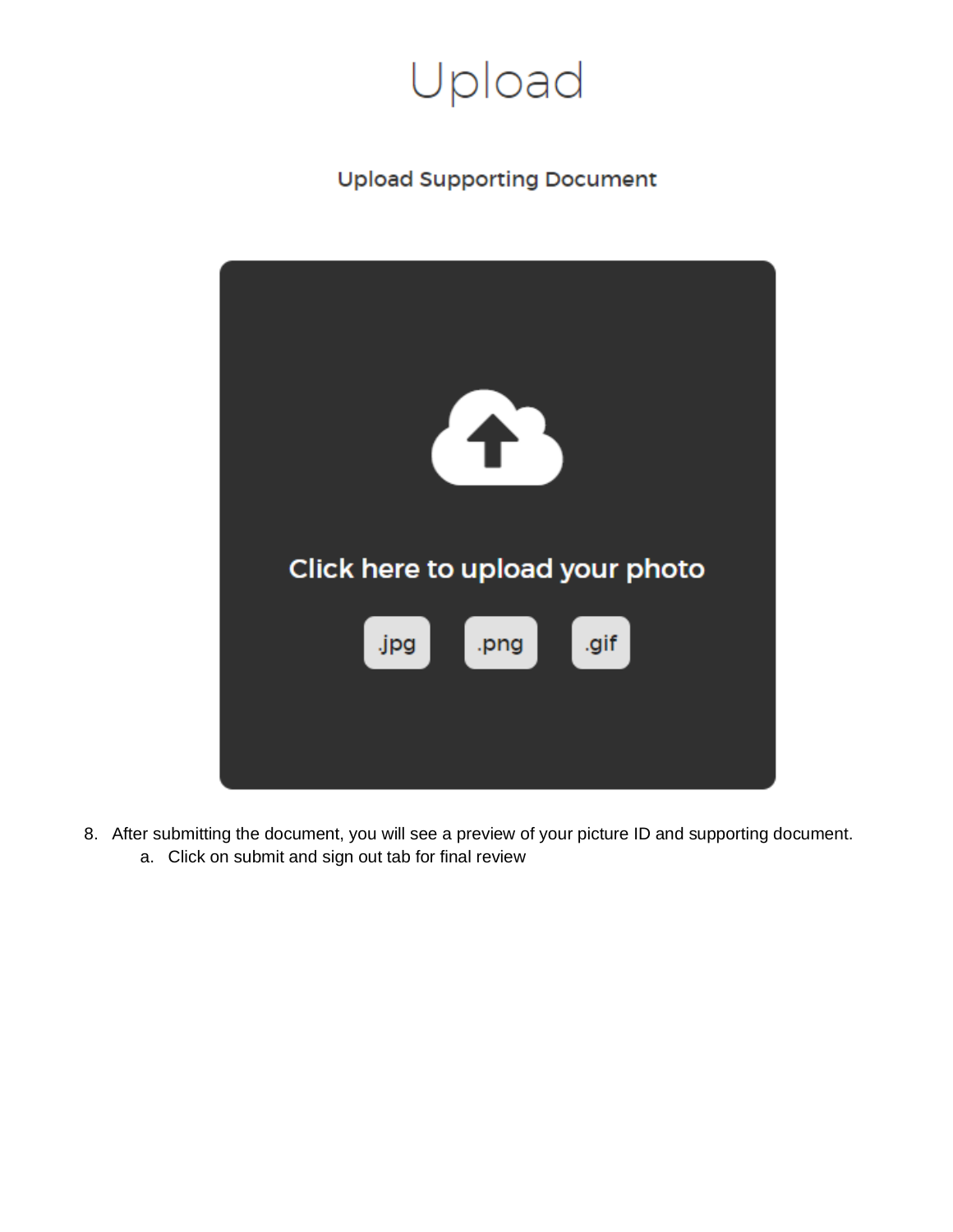

A staff member needs to review this photo to make sure it will work well for an ID card.

Please double check the photo requirements before submitting this photo.

#### **SUBMIT & SICN OUT**

9. After submitting your documents, you will receive a confirmation page..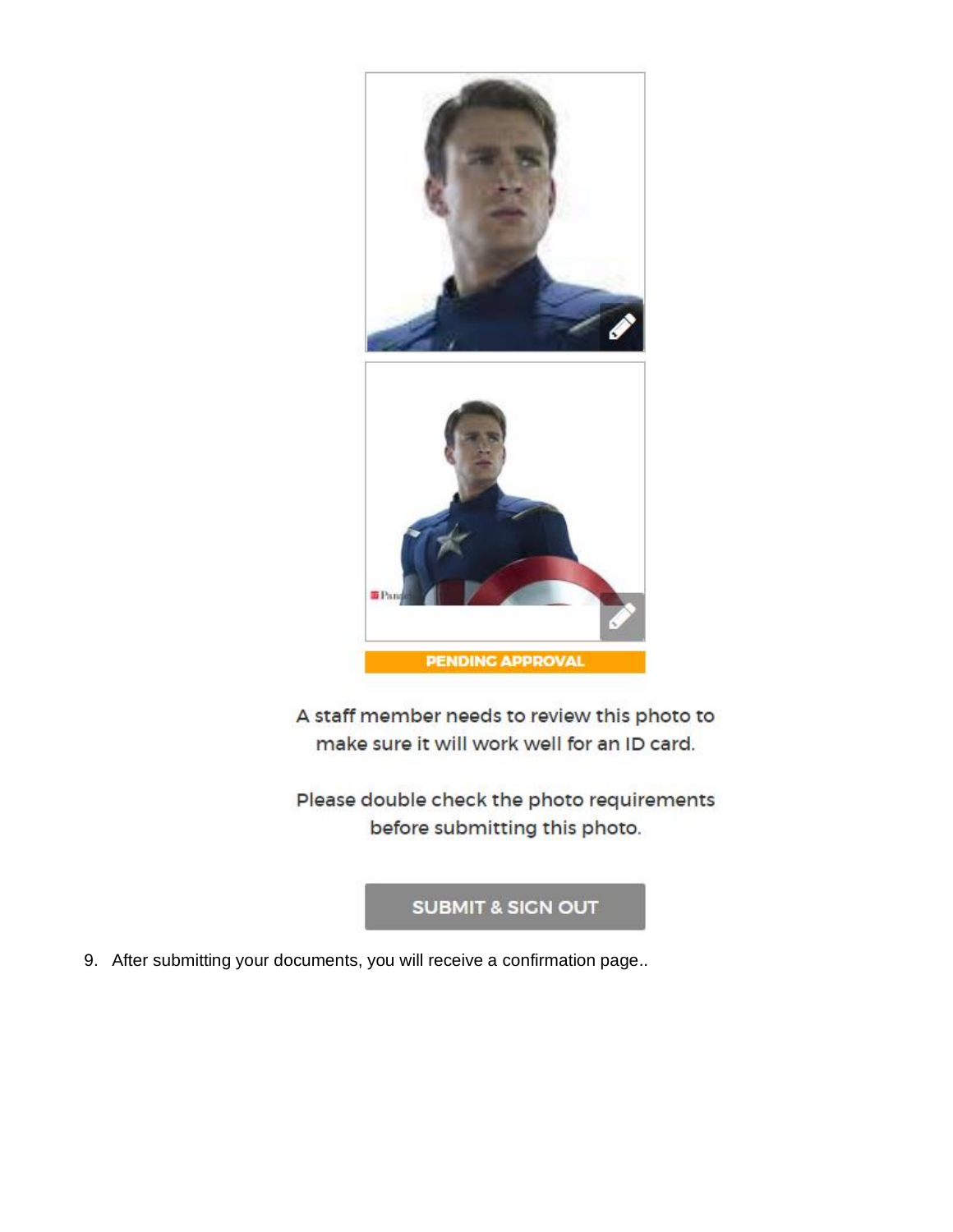# Thank you!

Your photo has been submitted and will be reviewed soon. We will let you know via email if there is anything else you need to do.

If you have any questions, please contact New York Institute of Technology at New York Institute of Technology <ServiceCentral@nyit.edu>.

# Official Image Requirements

#### **Yes, you can smile!**

**Your photo must be submitted and approved before the New York Tech ID will be issued.** We accept color passport photos with a frontal view of the head and shoulders on a solid white or blue background. You should be facing directly ahead; please do not look down or to either side.

- Taken within the last 6 months to reflect your current appearance
- Taken in front of a plain white or off-white background
- Taken in full-face view directly facing the camera
- With a neutral facial expression and both eyes open
- Taken in clothing that you normally wear on a daily basis:
	- $\circ$  Uniforms should not be worn in your photo, except religious clothing that is worn daily
	- $\circ$  Do not wear a hat or head covering that obscures the hair or hairline, unless worn daily for a religious purpose. Your full face must be visible, and the head covering must not cast any shadows on your face
	- $\circ$  Headphones, wireless hands-free devices or similar items are not acceptable in your photo
	- $\circ$  If you normally wear prescription glasses, a hearing device or similar articles, they may be worn for your photo
	- o Dark glasses or non-prescription glasses with tinted lenses are not acceptable unless you need them for medical reasons (a medical certificate may be required)
	- o Glare on glasses is not acceptable in your photo. Glare can be avoided with a slight downward tilt of the glasses or by removing the glasses or by turning off the camera flash